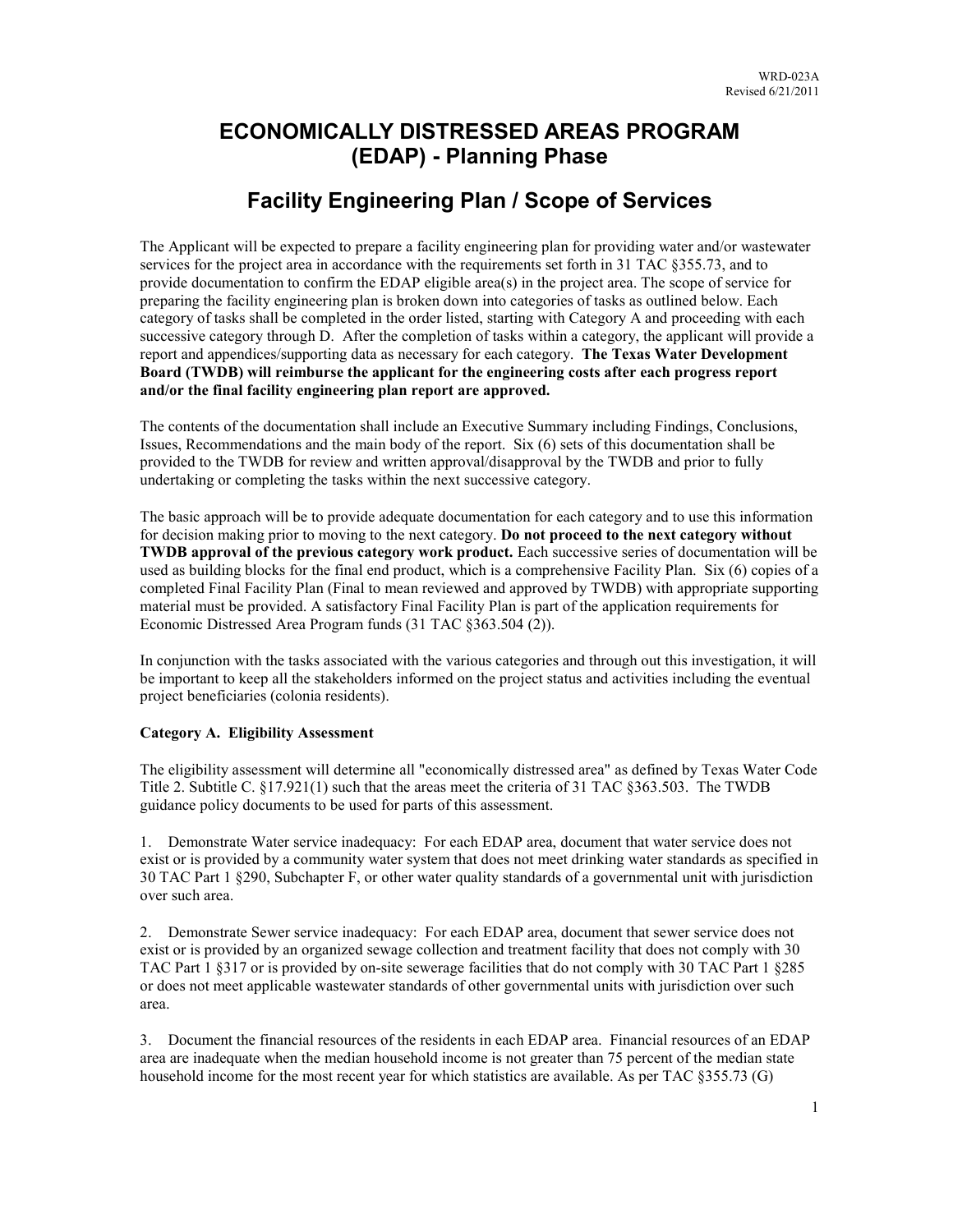adjusted median household income is calculated as the annual median household income identified in the most recent U.S. Census from the closest applicable census tract multiplied by the current Texas Consumer Price Index. If census data for an EDAP area is inadequate, then household survey data from a statistically acceptable number of residents can be used.

4. Provide documentation that at least one occupied residential dwelling existed within the platted or subdivided area on June 1, 2005.

5. Tabulate the number of EDAP-eligible households in each project area as well as the number of EDAP ineligible customers (short-term rentals, commercial, trailer parks, multi-family or institutions) in the EDAP area that do not meet the eligibility requirements. Tabulate the EDAP eligible households and EDAP ineligible users for the proposed project area. Determine the existing population in the EDAP eligible area and the existing total population in the project area. The number of existing EDAP households and residents in each EDAP area as well as the number of existing residents not eligible for EDAP should be clearly shown.

6. The applicant shall submit maps delineating the EDAP area(s) and the area to be served by the project. The EDAP area boundaries should follow 31 TAC 363.503(5) as close as possible. Supporting documentation for the EDAP area(s) also shall follow 31 TAC 363.503 as close as possible. Where possible, indicate city boundaries and existing water or wastewater service areas.

TWDB will issue a letter confirming the EDAP eligible areas as formal documentation of completion of Category A. EDAP grant funds can only be used for EDAP eligible areas. Once the EDAP eligible areas are determined, a nuisance finding can be requested from the Department of Health by TWDB.

#### **Category B. Existing Facilities and Problems**

7. Define the existing and projected population for at least 20 years or through the design year. Show the EDAP eligible portion of the population in the projection.

8. Describe the existing water and / or wastewater facilities that will serve the project area and the effect of providing service to EDAP areas may have on the existing facilities.

9. Discuss the existing and projected water supply and water demand. Submit form WRD-253a for wastewater projects and form WRD 253d for water projects. If new sources of water are needed, identify the probable sources of the new water supply.

10. For wastewater projects, determine the wastewater characterization and if applicable, an infiltration inflow analysis.

11. Confirm the ability of dwellings in the project area to utilize future water and wastewater facilities. If possible, identify areas that may have additional costs associated with hooking up to the new facilities.

12. Document public consent for the construction of water and wastewater facilities to serve the EDAP area(s).

TWDB will confirm the completion of Category B and incorporate any comments or issues identified during the review of the WRD-253 forms that may affect facility planning into a letter.

**Category C. Alternatives and Design Analysis**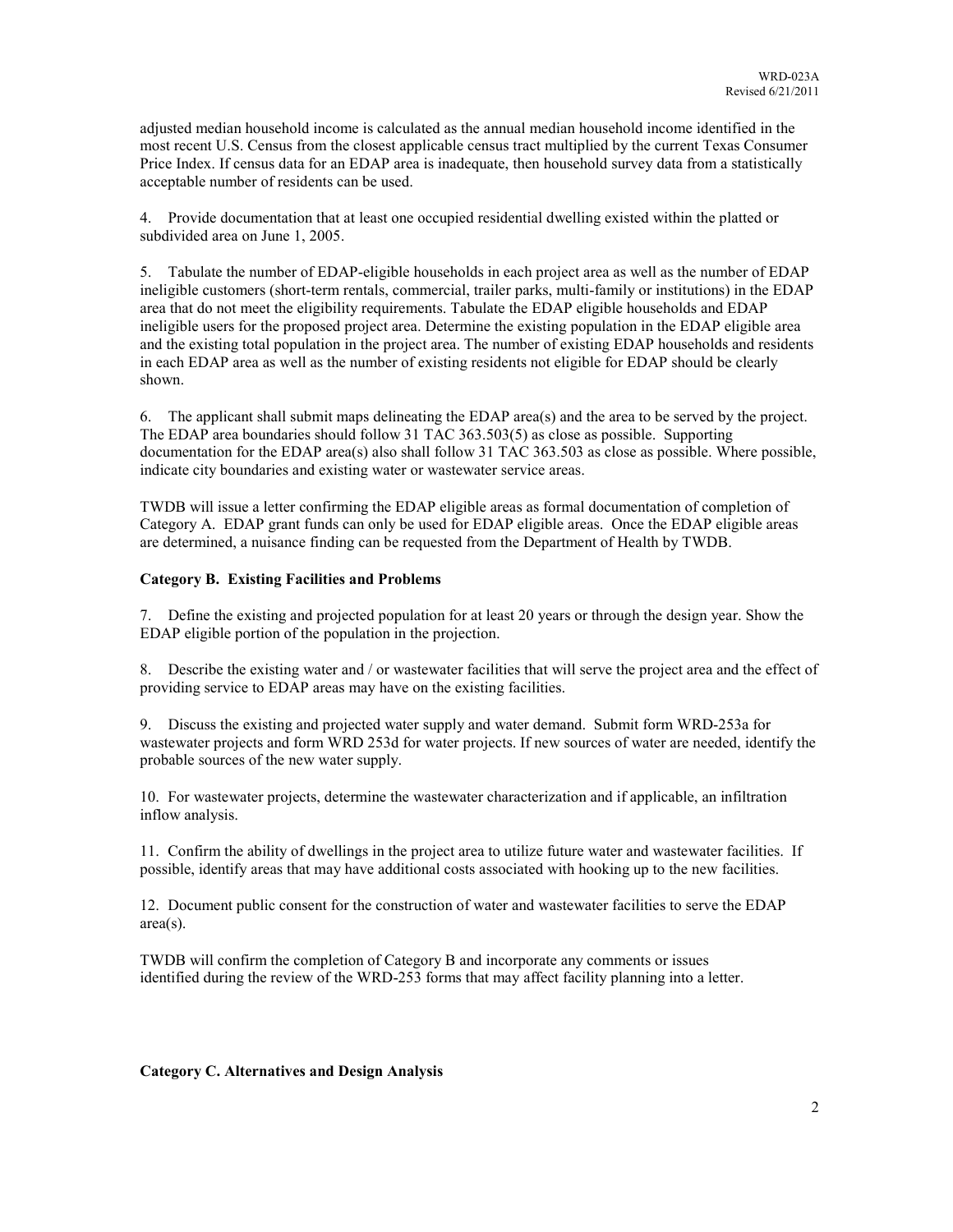13. Specify the preliminary design criteria for the design year required to eliminate the water and/or sewer inadequacies in the EDAP eligible area(s) and maintain compliance with the appropriate water and wastewater standards for the entire project area.

14. Identify and evaluate alternatives for the water improvements needed to meet the design criteria. Rank the top three or more alternatives in terms of technical soundness for meeting treated water standards; capital cost; operating costs for 20 years adjusted to present value; and the greatest utilization of local labor during construction, operation and maintenance. Itemize estimated land acquisition costs for plant site.

15. Identify and evaluate alternatives for wastewater improvements required to meet the design criteria. Wastewater alternatives must include septic tanks and other on-site systems; regional and non-regional systems; conventional treatment technologies; nonconventional treatment technologies, such as rock reed, root zone, ponding, irrigation, or other technologies that may have been developed by NASA and the Tennessee Valley Authority; and revenue generating alternatives. In a table rank the wastewater alternatives in terms of technical ability to meet wastewater treatment regulations; capital cost; operating costs for 20 years adjusted to present value; ease of land and easement acquisition; relative cost of land acquisition; ease of operation and maintenance; and the greatest utilization of local labor during construction.

16. Provide a description of the recommended facilities, including an identification of any existing facilities to be acquired, replaced, enlarged, or improved.

17. Specify the percentage of the total existing utility water and/or wastewater system capacity that will be used to serve the EDAP area(s).

18. Estimate the water usage and wastewater flows for the project area after completion of the project and explain the basis of the estimation. Estimate the percentage of proposed water and wastewater capacity that will serve the EDAP area and the non-EDAP area.

19. Submit an acceptable Draft Environmental Assessment (EA - State funds) or Environmental Information Document (EID - Federal funds), with maps in accordance with 31 TAC §363.14 Environmental Assessment (State funds) or 31 TAC §375.64 Environmental Information Document (Federal funds). Contact TWDB for specific guidance regarding use of state and/or federal funds. "An acceptable Draft EA" means that all necessary field surveys (environmental, wetlands, biological, archaeological) have been done and coordination with regulatory agencies has been initiated. Note that a favorable environmental determination is required for TWDB to release future design funds. See 26. below.

20. Estimate the construction cost of the recommended project for each major element of the proposed improvements and/or new facilities, and an estimate of the annual operating costs. Include an estimate connection cost for each EDAP eligible dwelling.

21. For projects involving the purchases of facilities, the following additional information is required: A) inventory and current valuation of facilities to be purchased; B) general description of the capacities and capabilities of the facilities; C) historical operating and maintenance records; D) information on the 100-year flood plain and development in the project area; and E) access to facilities for TWDB staff site inspections.

TWDB will issue a letter accepting the Category C work product.